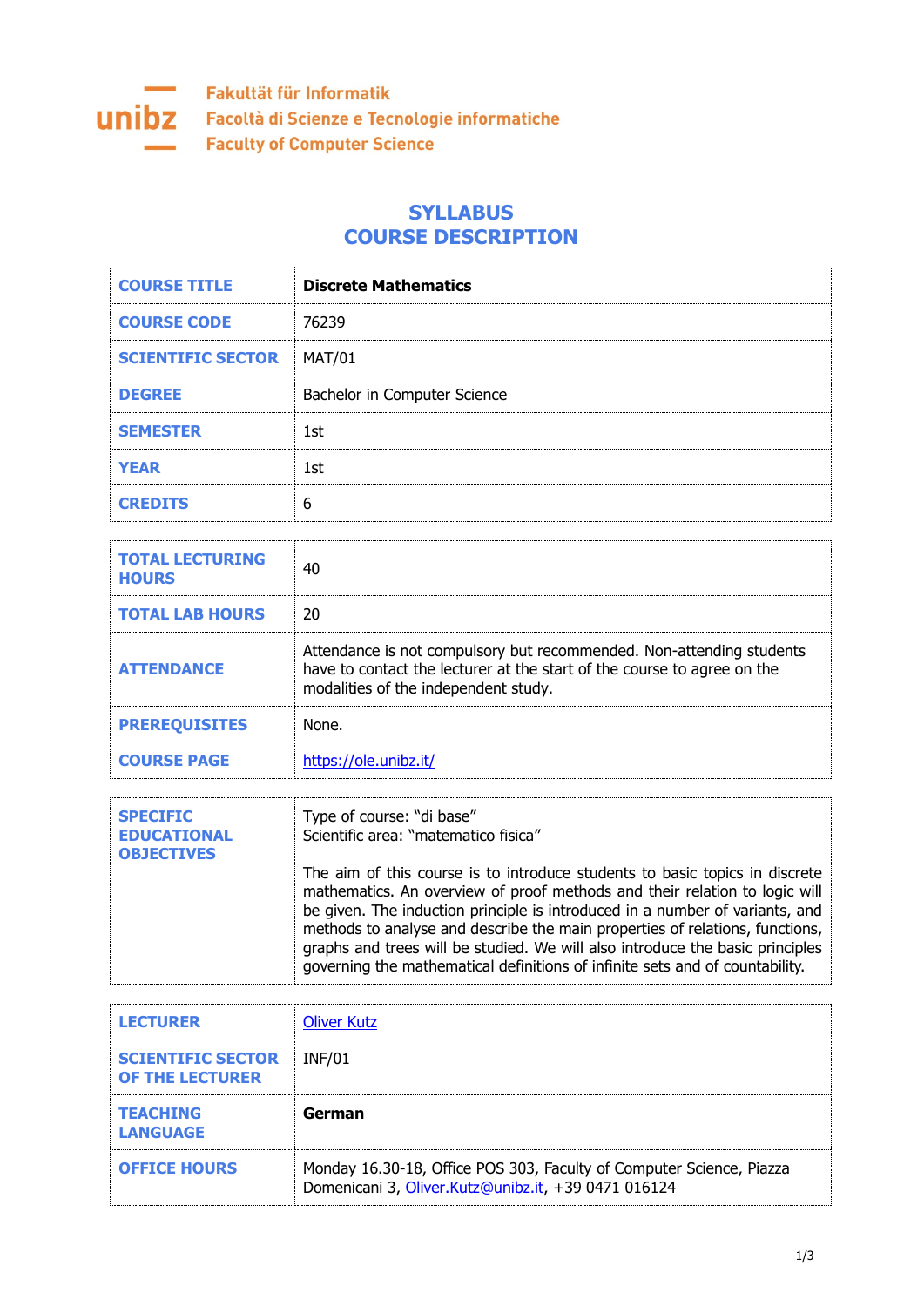

## Fakultät für Informatik **UNIDZ** Facoltà di Scienze e Tecnologie informatiche **Faculty of Computer Science**

| <b>TEACHING</b><br><b>ASSISTANT</b>     | Oliver Kutz, Roberto Confalonieri                                                                                                                                                                                                                                                           |
|-----------------------------------------|---------------------------------------------------------------------------------------------------------------------------------------------------------------------------------------------------------------------------------------------------------------------------------------------|
| <b>OFFICE HOURS</b>                     | Wednesday 12:00-13:30, Office POS 2.11, Faculty of Computer Science,<br>Piazza Domenicani 3, Roberto.Confalonieri@unibz.it, +39 0471 016244                                                                                                                                                 |
| <b>LIST OF TOPICS</b><br><b>COVERED</b> | Elements of logic, propositions and quantifiers, methods of<br>mathematical proof<br>Numbers and basic number theory<br>Set Theory, Russell Paradox and Halting Problem<br>Functions, infinite cardinalities and countability<br>Relations, orders, equivalence classes<br>Graphs and trees |
| <b>TEACHING FORMAT</b>                  | Frontal lectures; Exercises in Lab.                                                                                                                                                                                                                                                         |

| I FARNTNG<br><b>OUTCOMES</b> | <b>Knowledge and understanding</b><br>Have a solid knowledge of mathematical analysis, algebra,<br>$\bullet$<br>numerical calculus, discrete mathematics and elementary logic that<br>are in support of computer science. |
|------------------------------|---------------------------------------------------------------------------------------------------------------------------------------------------------------------------------------------------------------------------|
|                              | Applying knowledge and understanding<br>Be able to use the tools of mathematics to solve problems.<br>$\bullet$                                                                                                           |
|                              | <b>Making judgments</b><br>Be able to work autonomously according to the own level of<br>knowledge and understanding.                                                                                                     |
|                              | <b>Communication skills</b><br>Be able to use one of the three languages English, Italian and<br>$\bullet$<br>German and be able to use technical terms and communication<br>appropriately.                               |
|                              | <b>Learning Skills</b><br>Have developed learning capabilities to pursue further studies with<br>$\bullet$<br>a high degree of autonomy.                                                                                  |

| <b>ASSESSMENT</b>                        | Written exam.<br>The written exam consists of verification questions, transfer of knowledge<br>questions and exercises. The learning outcomes related to knowledge and<br>understanding, applying knowledge and understanding and those related to<br>the student's ability to learn and apply the acquired learning skills, will be<br>assessed. |
|------------------------------------------|---------------------------------------------------------------------------------------------------------------------------------------------------------------------------------------------------------------------------------------------------------------------------------------------------------------------------------------------------|
| <b>ASSESSMENT</b><br><b>LANGUAGE</b>     | German                                                                                                                                                                                                                                                                                                                                            |
| <b>EVALUATION</b><br><b>CRITERIA AND</b> | Final written exam counting 100% for the evaluation and covering the full<br>program of the course. Written exam questions will be evaluated in terms of<br>correctness, clarity, quality of argumentation, and problem solving ability.                                                                                                          |